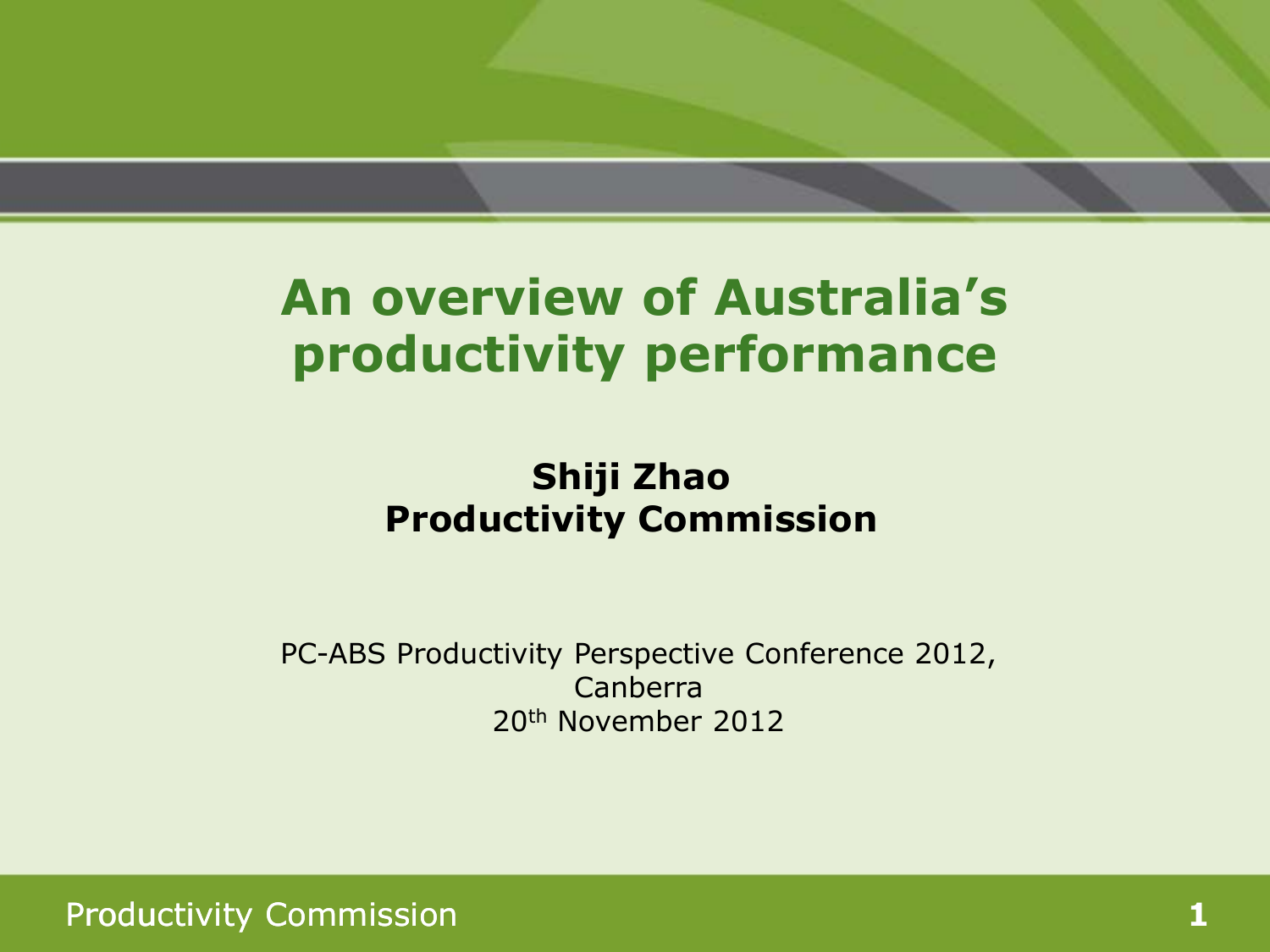

- Australia's productivity performance of market sector
	- − *Recent development*
- Productivity at industry level
	- − *Recent development; and*
	- − *Trend over a longer period*
- Contribution of changes in the composition of human capital to
	- − *Labour productivity*
	- − *Economic growth*
- Key messages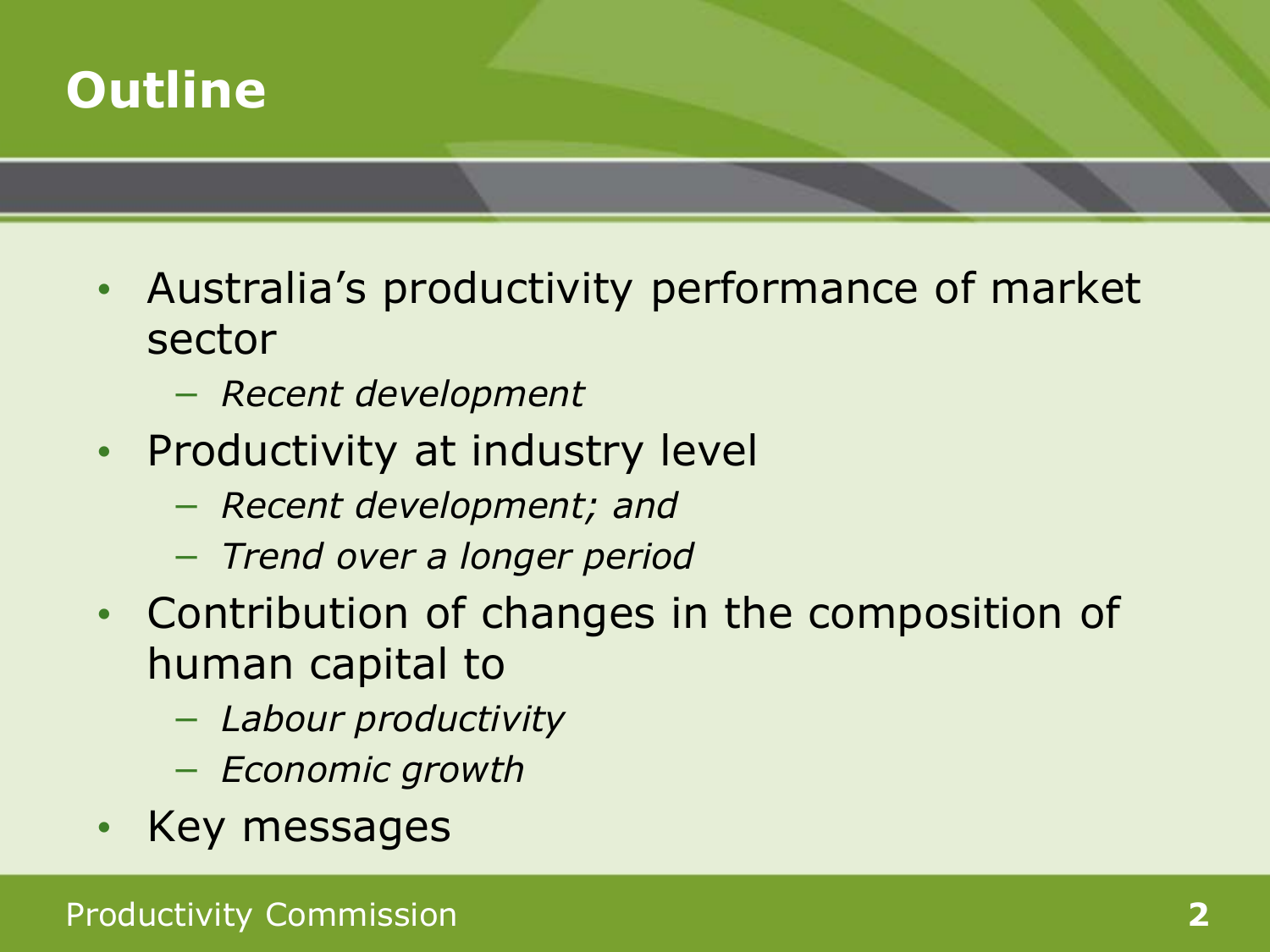## **Multifactor productivity**

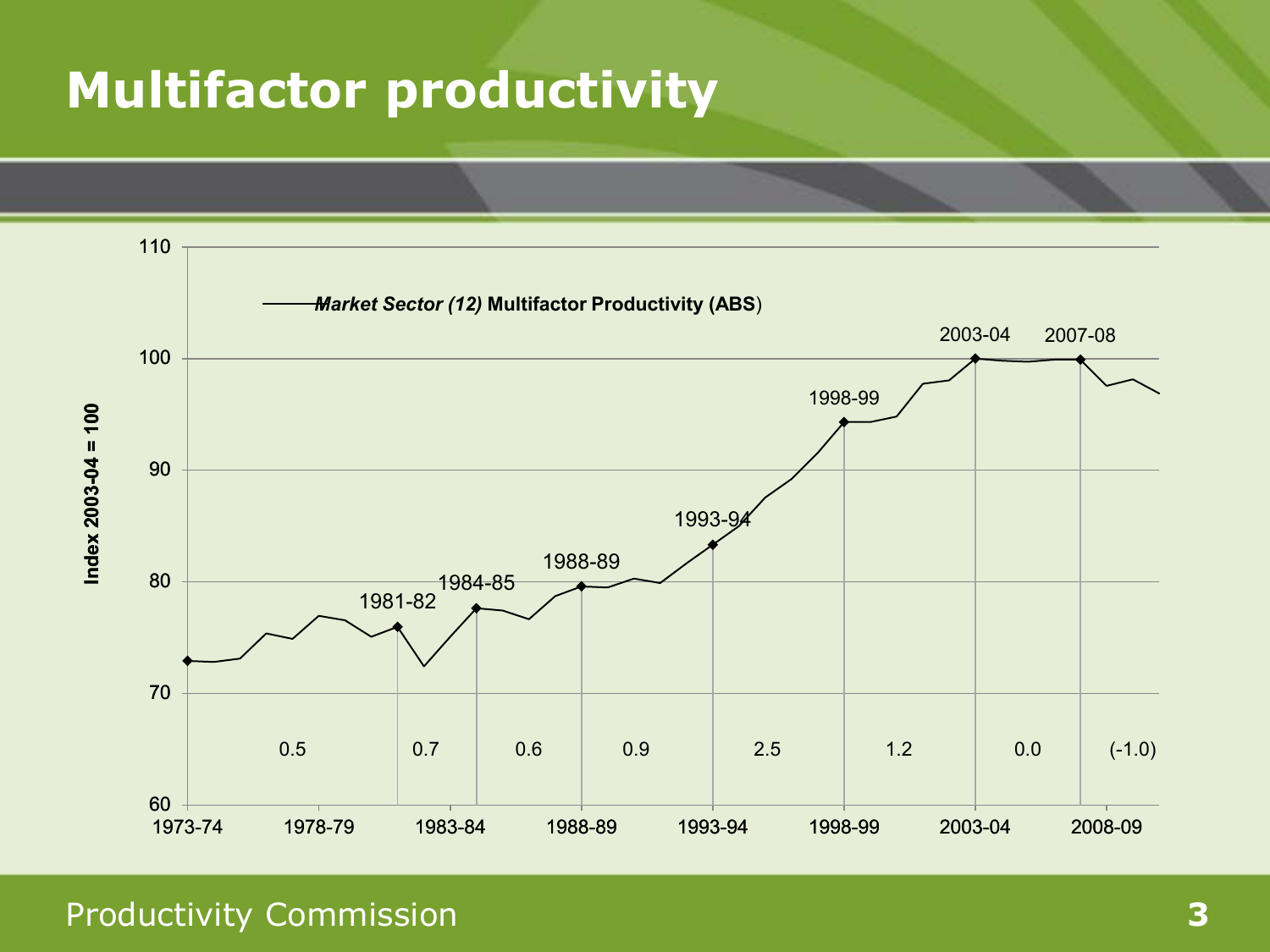## **Multifactor productivity growth**

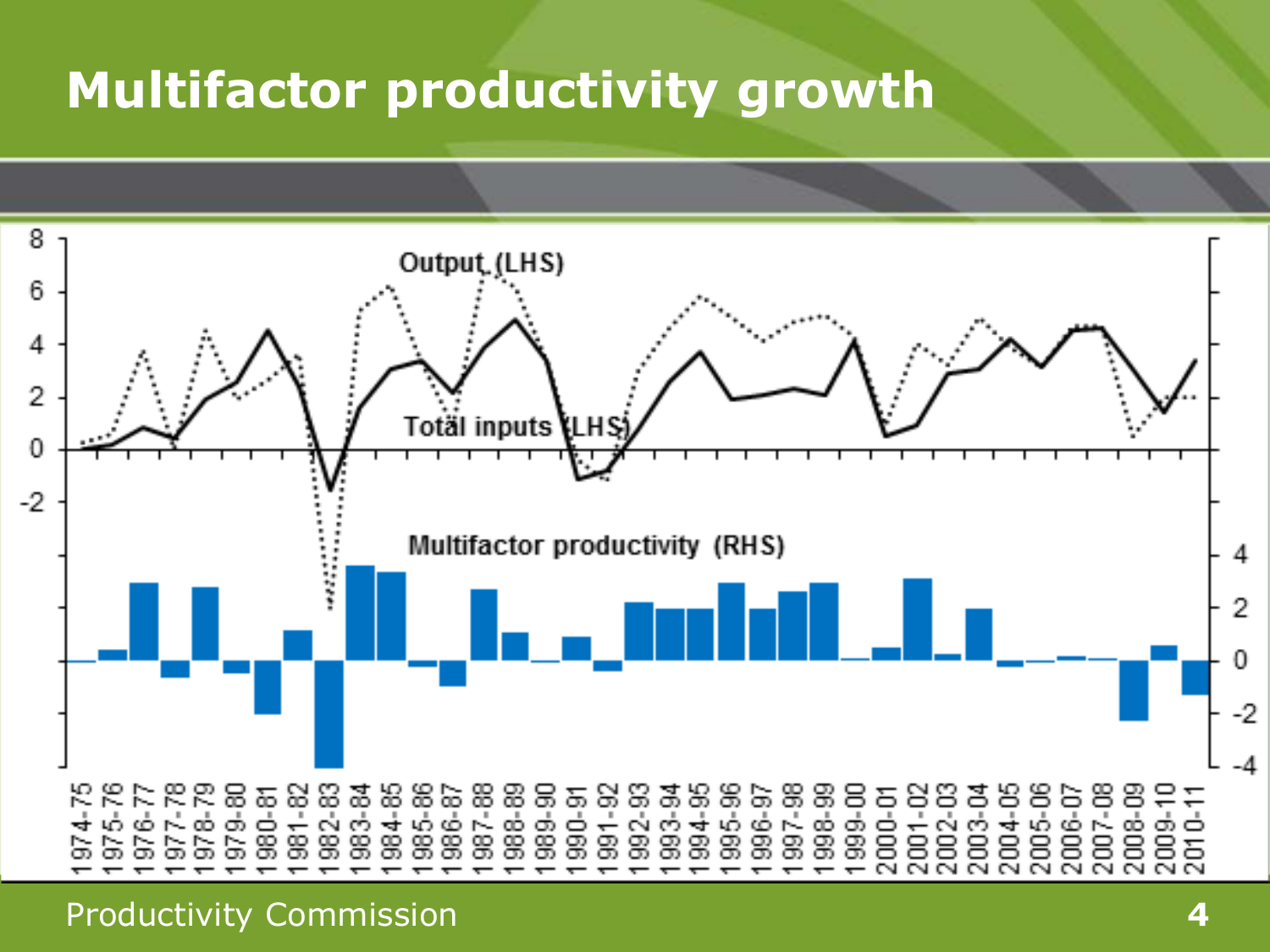# **Industry MFP growth rates**

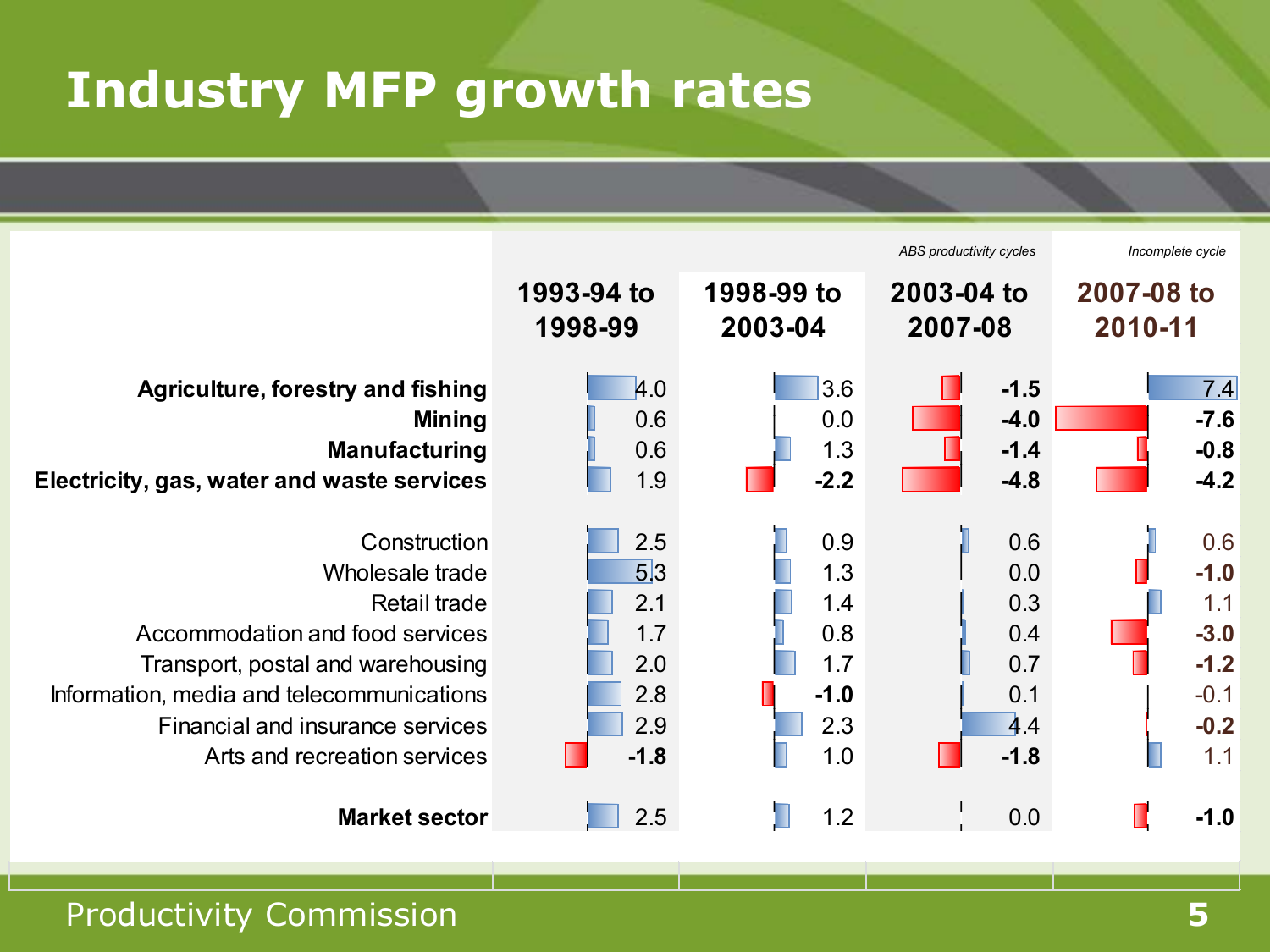## **Causes for the slowdown in Mining and Utility**

- Lumpy investment
	- − *Both mining and utility industries*
- Depletion of natural resources
	- − *Mining industry*
- Technology change
	- − *Electricity supply*
- Imperfect (output) measurement
	- − *Water supply*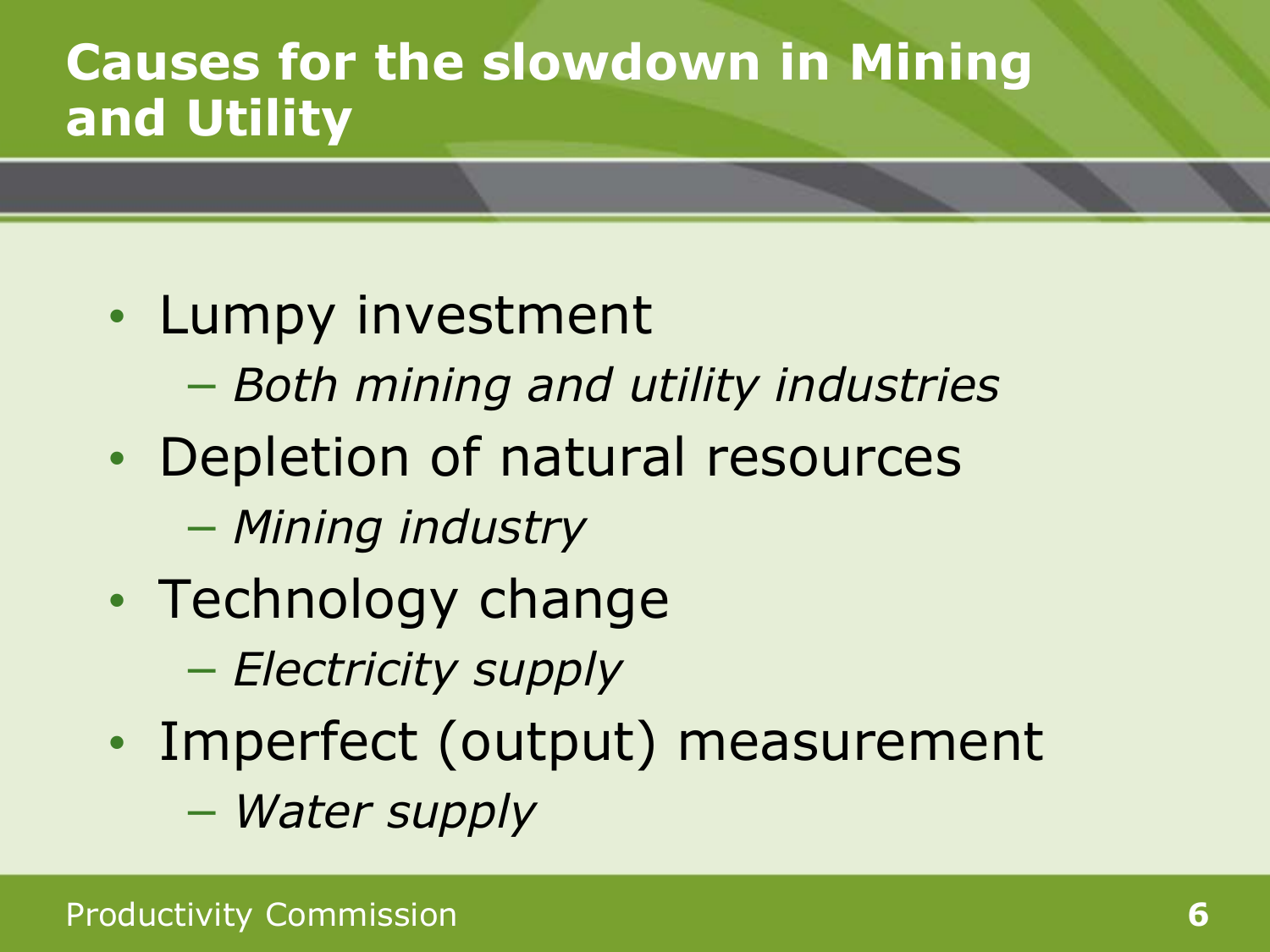## **Further information (www.pc.gov.au)**

- Topp, V., Soames, L., Parham, D. and Bloch H., (2008) *Productivity in the Mining Industry: Measurement and Interpretation*, Productivity Commission Staff Working Paper, December
- Topp, V. and Kulys, T. (2012) *Productivity in Electricity, Gas and Water: Measurement and Interpretation*, Productivity Commission Staff Working Paper, Canberra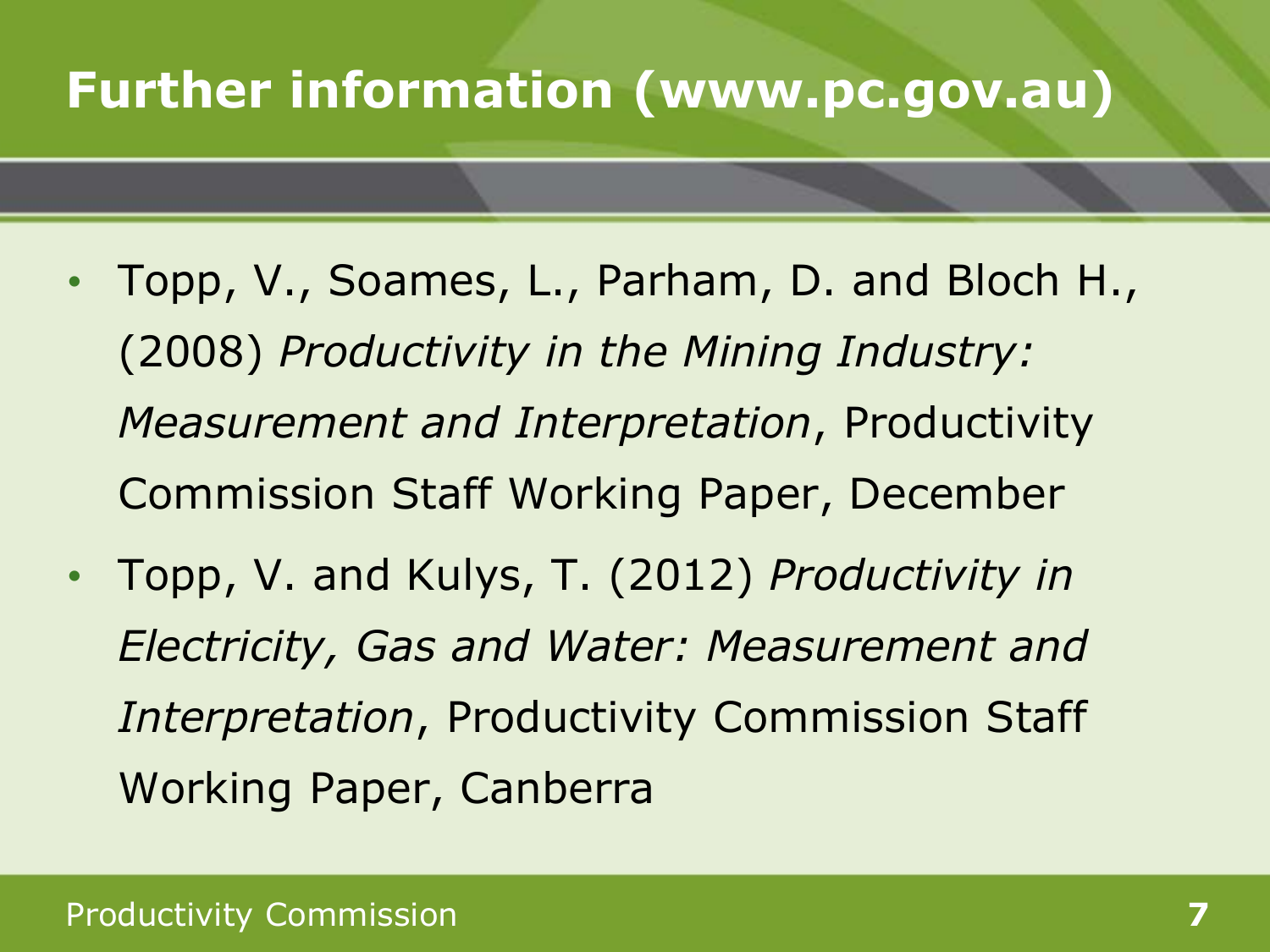# **MFP growth by industry**

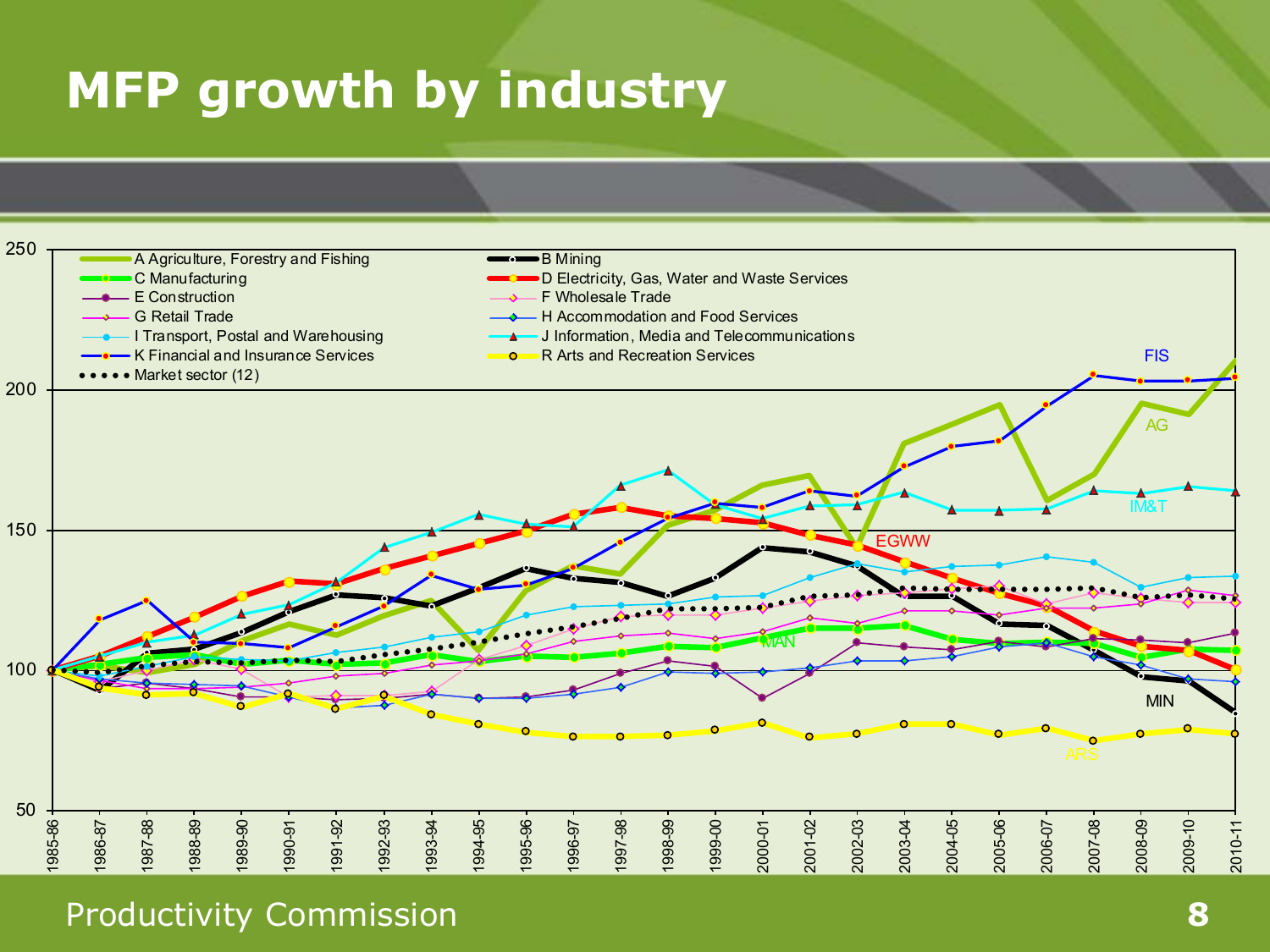### **MFP growth between 1985-86 to 2010-11**

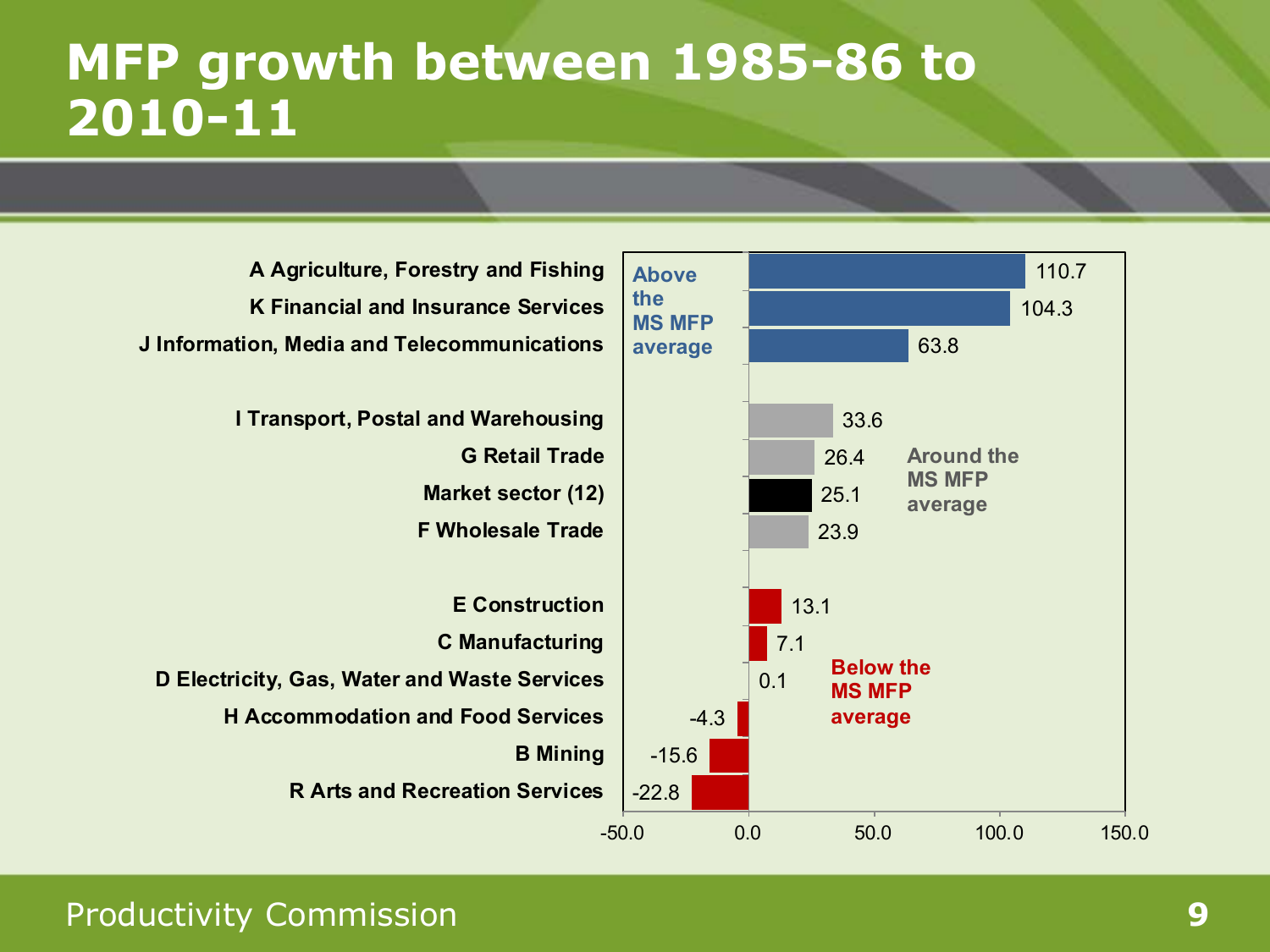### **Indexes of labour input for the 12 industry market sector**

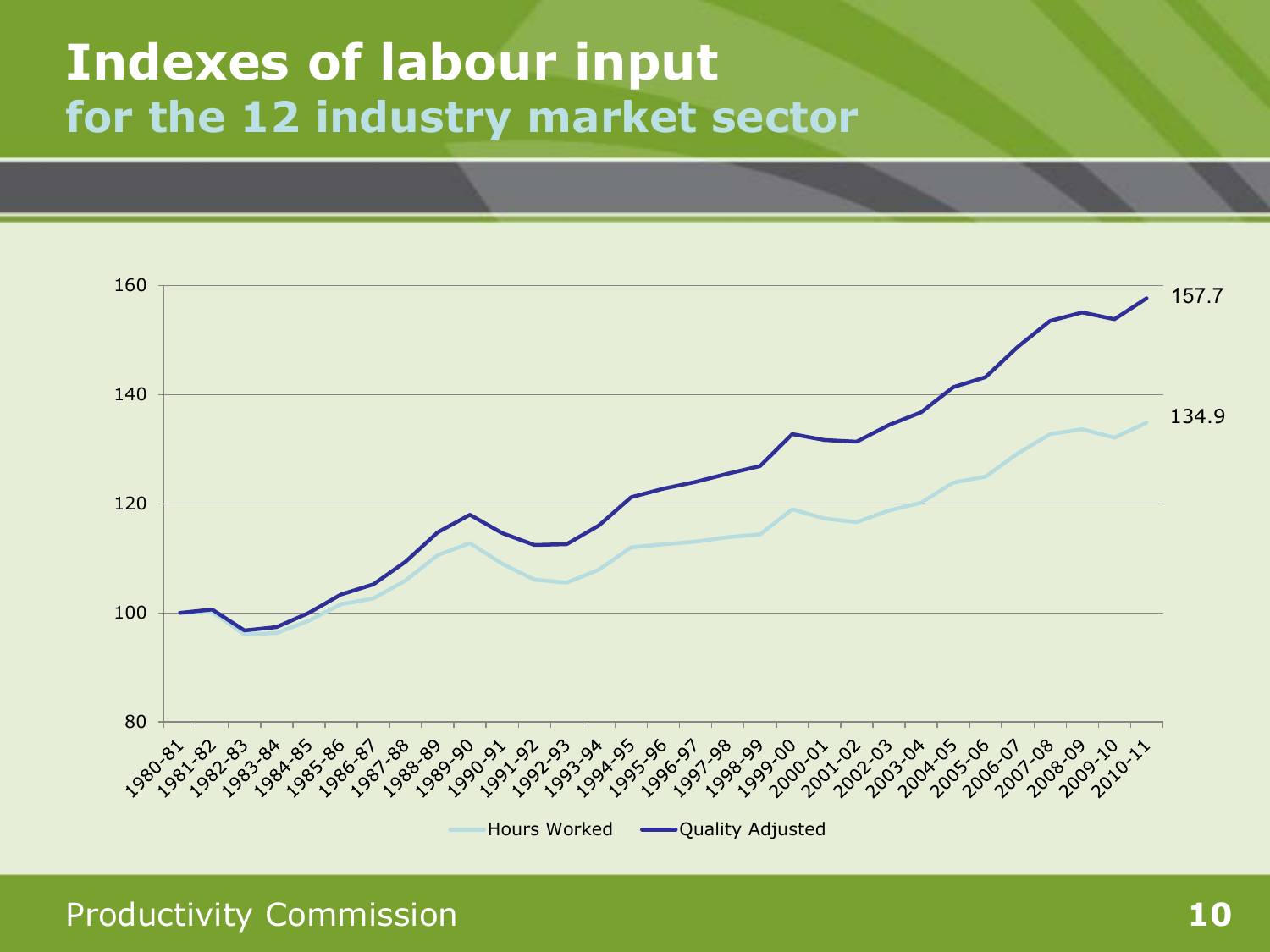### **Labour Productivity Indexes for the 12 industry market sector**

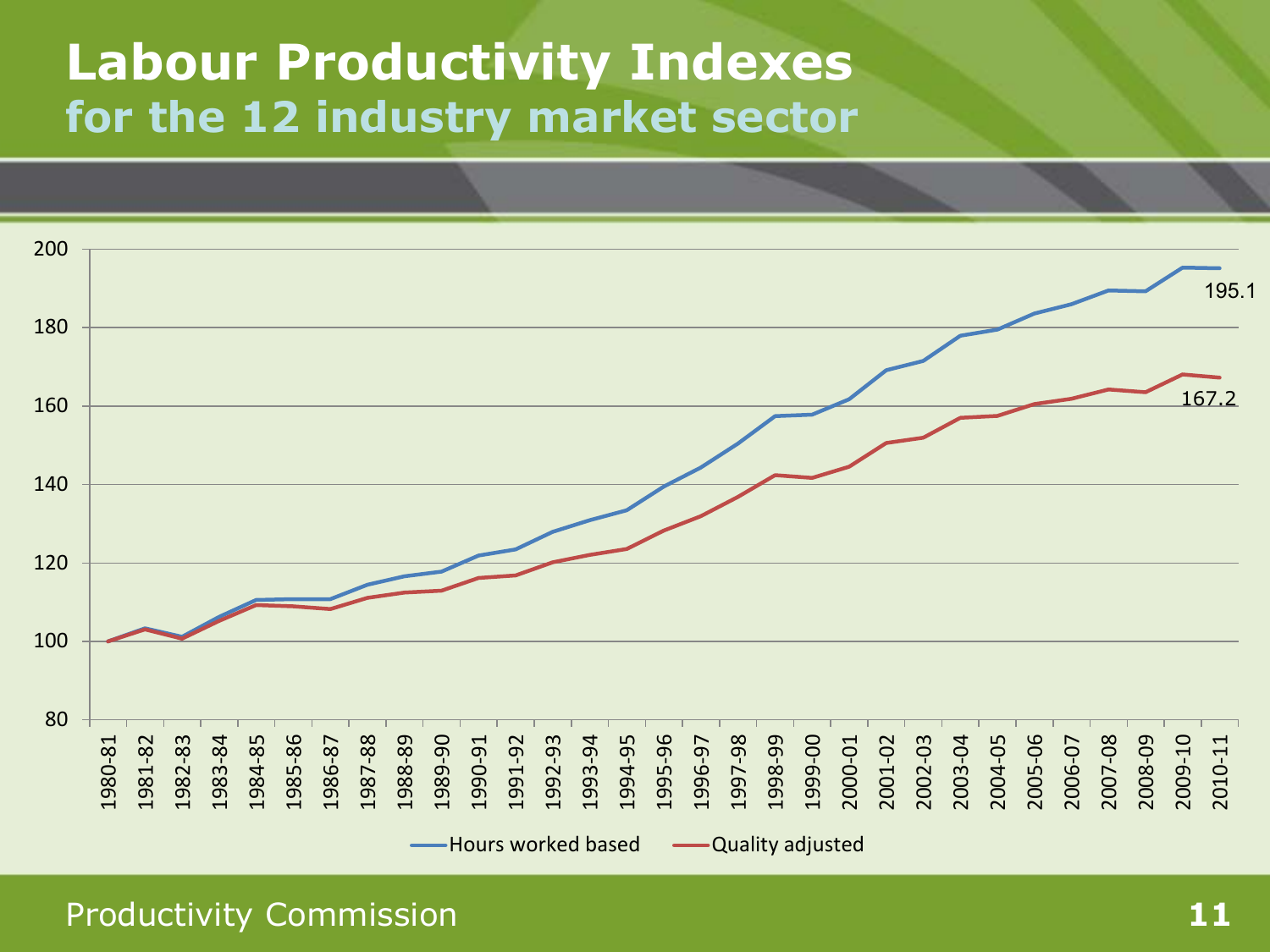## **Decomposition of Real Gross Domestic Income (GDI)**

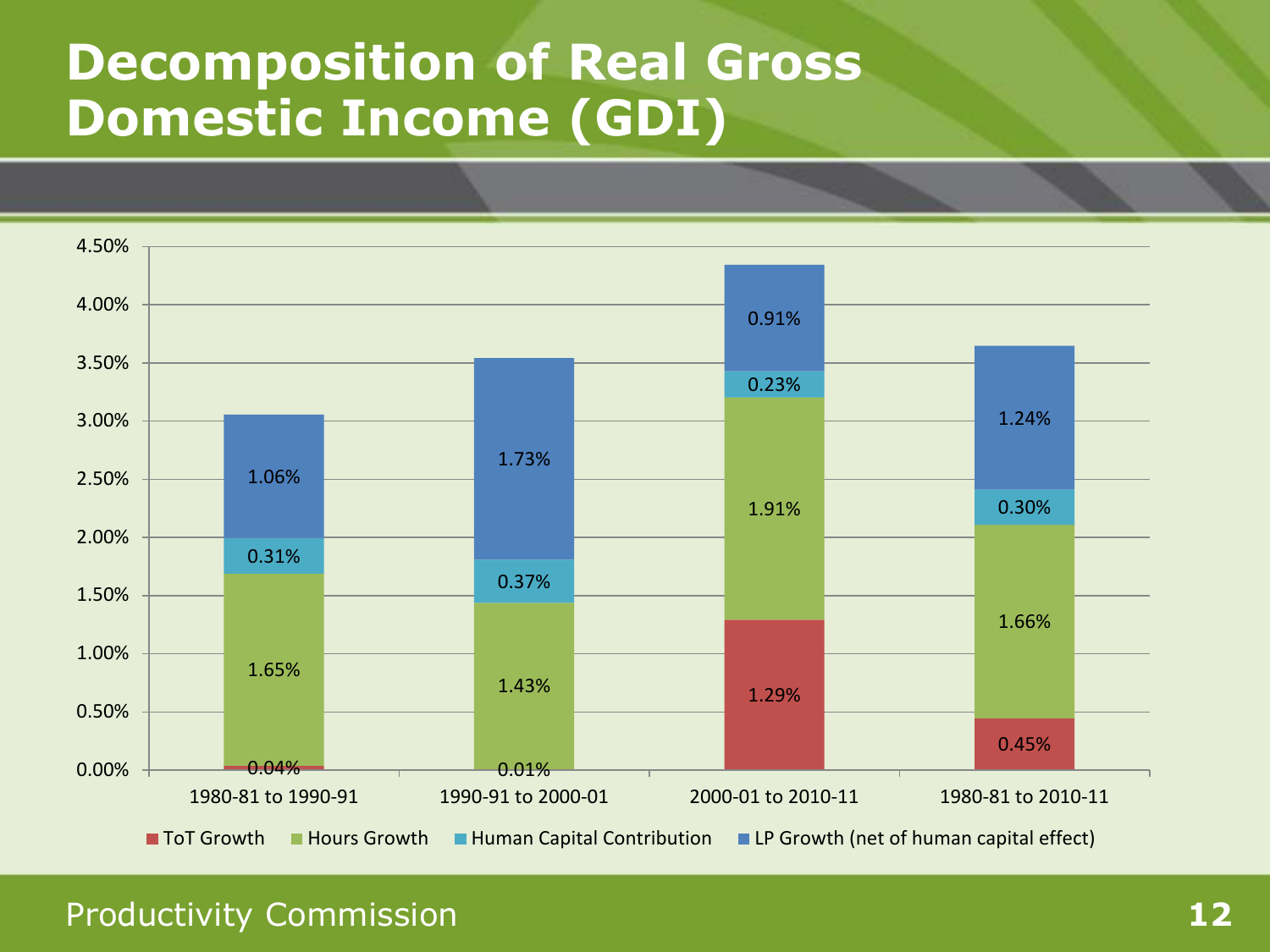# **GDI Decomposition**